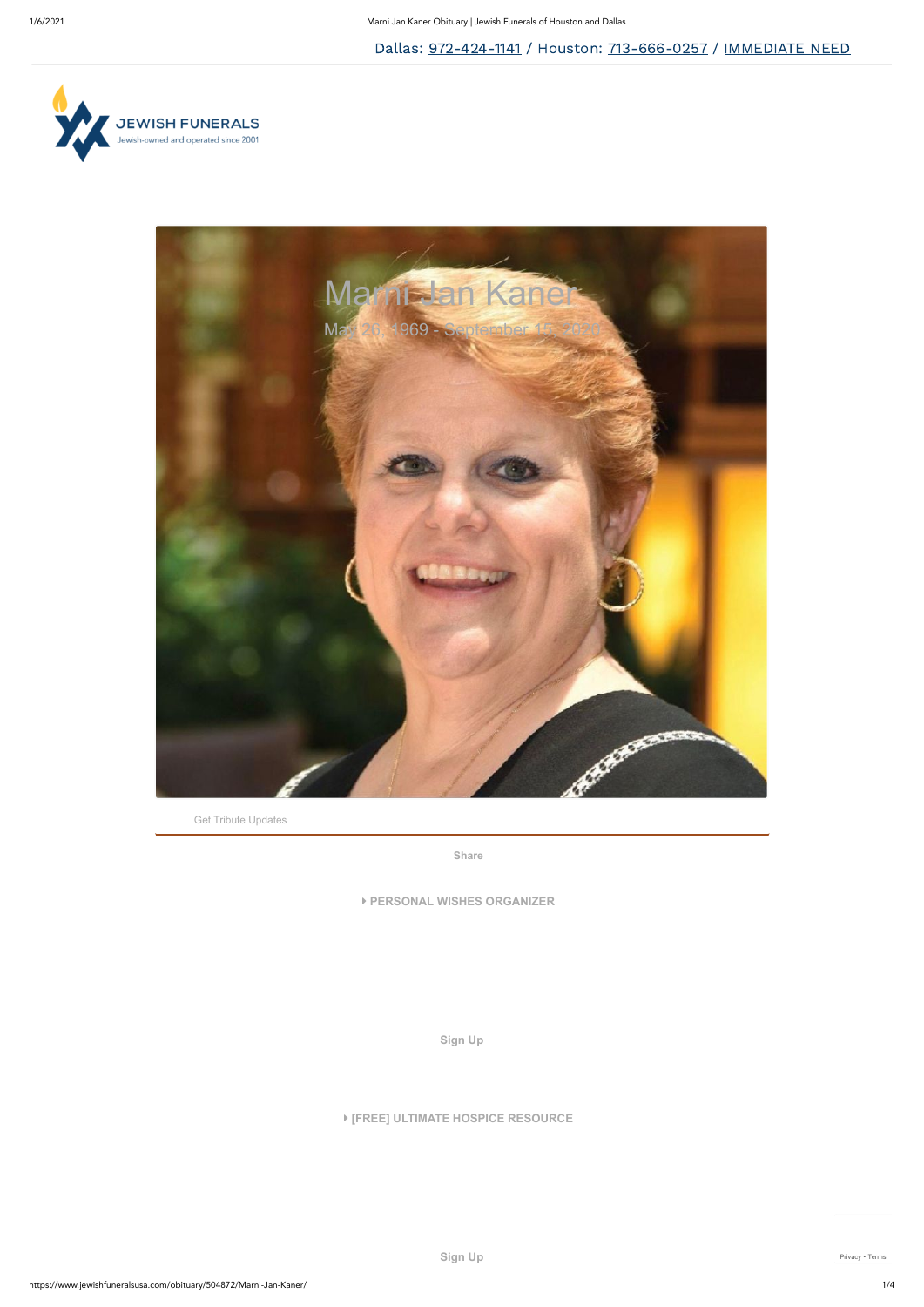https://www.jewishfuneralsusa.com/obituary/504872/Marni-Jan-Kaner/ 2/4 J li (E i B ) B k d Jill (J ) G ll Marni is survived by her husband Joey Kaner; children Elizabeth Kaner and Brian Kaner; bother Ron (Barbara) Berkowitz; sister Shelly (Mike) Bracken); particle of in-law Janet and Gary Kaner; sister-in-law Julie (partner, Greg Spivey) Kaner; and nephews and nieces Max (Ellie) Ber[kowitz](https://www.google.com/intl/en/policies/privacy/), Evan Berkowitz, Alyssa Berk<sup>Privacy - [Terms](https://www.google.com/intl/en/policies/terms/)</sup>

## **LEAVING A LEGACY - FREE HELPFUL RESOURCES!**

**[Sign Up](https://funeralinnovations.com/campaigns/signup/681/204787?source=website)**

Get the latest updates for Marni Jan Kaner's obituary straight to your phone Signup Now Signup Now Signup Now

<span id="page-1-0"></span>

| <b>Obituary</b> | <b>Tributes</b> | <b>Photos &amp; Videos</b> | <b>Services</b> |  |
|-----------------|-----------------|----------------------------|-----------------|--|
|                 |                 |                            |                 |  |

Marni Berkowitz Kaner passed away Tuesday, September 15, 2020 in her home with her family by her side at age 51. She was born May 26, 1969 and raised in Fort Worth by her two loving parents Herbert and Faye Berkowitz. It is from them that Marni learned the importance of family and volunteerism.

In her teenage years, she was very active in BBYO where she took on many roles such as Alton Silver BBG president, NTO vice president, the first NTO regional conventional coordinator, and Gilbert AZA sweetheart nominee. BBYO taught her leadership skills she used throughout her entire life. She graduated from Paschal High School in 1987, where she was the yearbook editor, a member of Panther Pride, and took a trip to Mexico City with the Spanish club.

She studied at the University of Texas at Austin to become an elementary school teacher. In Austin, she enjoyed the sisterhood as a member and then president of the Delta Phi Epsilon sorority. She showed her longhorn spirit while painting the store windows of the 'drag' as a member (and eventual board member) of Texas Spirts. This is also where she met her loving husband of 28 years. Upon graduation, she remained in the area to teach 3rd grade in Roundrock at Voight Elementary while her fiancé completed his degree.

On July 5, 1992, Marni and Joey Kaner began their lives together by signing the Ketubah at Ahavath Shalom in Fort Worth with Rabbi Sidney Zimelman officiating. Marni's grandfather, David Berkowitz, was honored to give the seven wedding blessings. At the hotel wedding reception, Miss America surprised the newlyweds with a visit to congratulate them. Then, off to a honeymoon in Las Vegas.

As they started their lives in Dallas, Marni began as a third grade (and later fourth grade) teacher in McKinney at Burks Elementary. The students and faculty loved and respected her, and enjoyed Flopsy the class pet rabbit that roamed the room all day long. She relocated to open Reuben Johnson Elementary to open its first school year.

The most special times for Marni were when she became the mother of her "babies". Raising her daughter Elizabeth and her son Brian was everything she ever wanted to do. So, after teaching for 8 years, Marni decided to devote her time to her children and family, while always keeping a passion for helping the community.

She was involved with all of her children's activities. She helped out at the JCC preschool. From Elizabeth's first grade year through junior high, she was the Girl Scout troop leader. She volunteered as a Boy Scout merit badge counselor for Brian's troop. There were countless hours assisting with Pearce and Parkhill band, and club volleyball, and SVAA basketball & football games. When Elizabeth became president of Hillel at UNT, Marni joined the board.

Marni's most passionate volunteer endeavor was PTA because of its mission as a voice for every child and its support of public education. She joined PTA when the children started elementary school, but never left. She enjoyed every level of responsibility, from being room mom, to the Bowie Elementary board, to Parkhill JH president, to helping at the Richardson ISD level (reflections chair; book fair; council president), and all the way to the Texas state board (vice president of membership; field service representative). For her hard work, she received a life membership and a special 'wonder woman' award. Anyone wishing to honor Marni, please join a local PTA or the Richardson PTA.

She loved playing Mah Jongg, Rummy Cube, scrapbooking, and being with all of her friends from many walks of life. She and her husband liked taking strolls at the Dallas Zoo, Six Flags (and any other amusement park they would visit). They had an opportunity to travel with the Dallas Cowboys to Tokyo.

Marni was diagnosed with breast cancer in 2018. Upon learning she was a carrier of the brca cancer gene mutation (and first known to have it in the family), she contacted many family members (including newly located family members she never knew) to ask them to be tested for this gene. She probably saved some lives by passing this information along. If you have a family history of cancer, and are of European Ashkenazi descent, please get tested for this gene. Early detection can prevent.

While battling cancer 2 years, Marni lived her life with the same quality as her first 49 years. On her 50th birthday, Mickey Mouse sang happy birthday to her at Disneyland. She truly lived on her terms until the very end.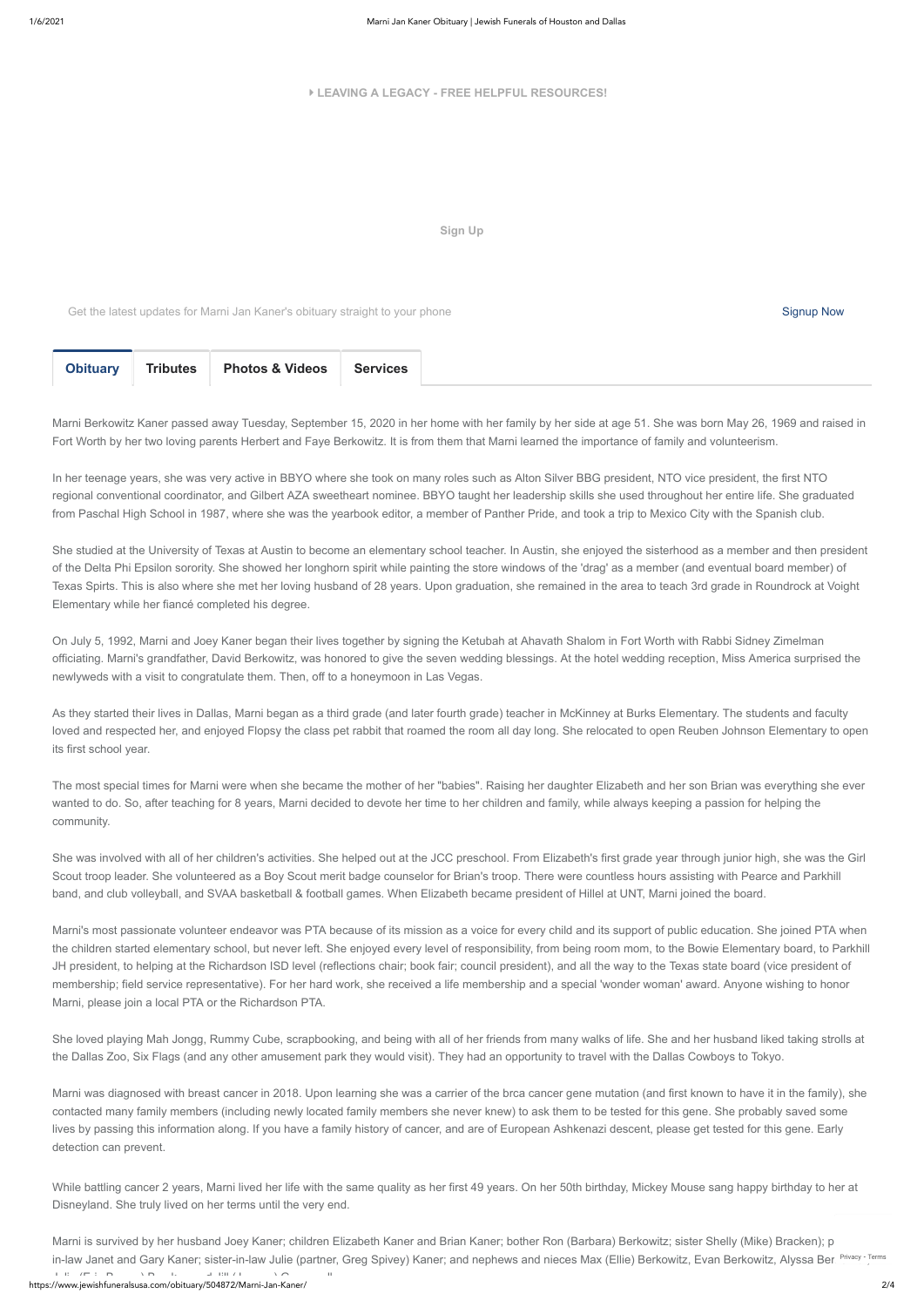Julie (Eric Berger) Bracken and Jill (Jeremy) Greenwell.

If you would like to join RISD PTAs and support Marni's Angel membership program and / or make a donation in memory of Marni Kaner, the link is listed below: <https://risdpta.membershiptoolkit.com/packet/15301983>

Send



| LOCATION *<br>Dallas<br>NAME <sup>*</sup>        | <b>Contact Us</b><br>Today                                                                |
|--------------------------------------------------|-------------------------------------------------------------------------------------------|
| $EMAIL*$                                         | Complete the contact form or call one of our<br>locations. We are here to serve you.      |
| <b>PHONE NUMBER</b>                              | <b>Dallas Area</b><br>1611 North Central Expy<br>Plano, TX 75075<br>$(972)$ 424-1141      |
| MESSAGE <sup>*</sup><br>$\overline{\mathcal{A}}$ | <b>Houston Area</b><br>5455 Dashwood St Ste 700<br>Bellaire, TX 77401<br>$(713)$ 666-0257 |



Jewish Heritage… Jewish Traditions… Jewish-owned and

## **Services we offer**

- > [Pre-Planning](https://www.jewishfuneralsusa.com/preplanning)
- > [Immediate](https://www.jewishfuneralsusa.com/immediate-need) Need

operated

Contact Us

Dallas: [972-424-1141](tel: 952-424-1141)

Houston: [713-666-0257](tel: 713-666-0257)

[Contact](https://www.jewishfuneralsusa.com/contact) Us

> [Traditional](https://www.jewishfuneralsusa.com/traditional-jewish-funeral-services/) Jewish Funeral

**Services** 

[Permanent](https://www.jewishfuneralsusa.com/permanent-memorialization/) Memorials &

**Stones** 

> Travel [insurance](https://www.jewishfuneralsusa.com/travel-insurance/)

## Pre-Planning Seminars

Join us for a pre-planning seminar to learn more about our services and planning for

the future.

> [Veterans](https://www.jewishfuneralsusa.com/veterans-services/) Services

See [dates](https://www.jewishfuneralsusa.com/pre-planning-seminars/)

Please visit

[www.prepaidfunerals.texas.gov](http://www.prepaidfunerals.texas.gov/)

for additional information.